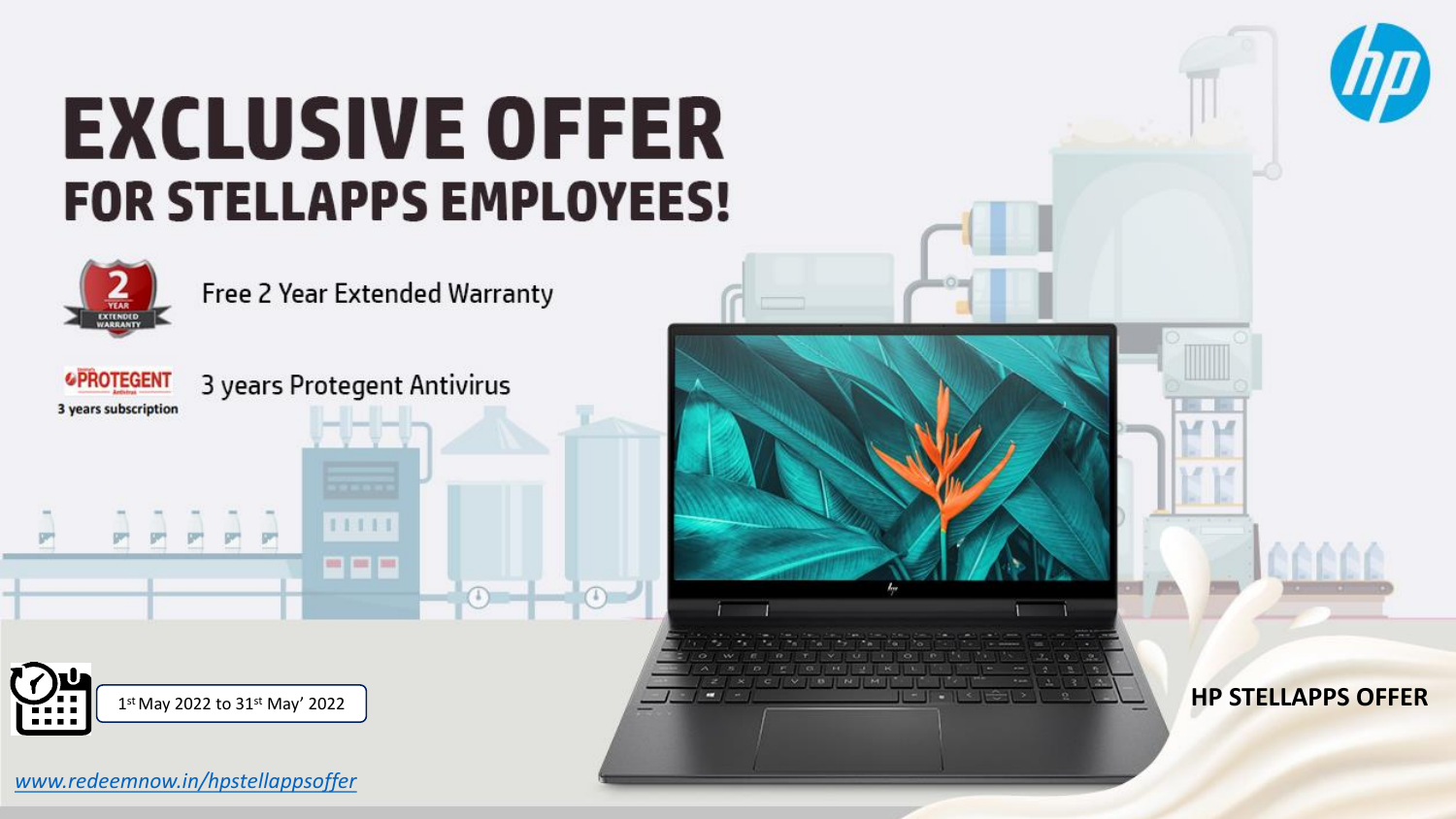| <b>HP Stellapps Offer</b> |                                    |                                                                                                        |
|---------------------------|------------------------------------|--------------------------------------------------------------------------------------------------------|
| Part no.                  | <b>Eligible SKUs</b>               | <b>OPROTEGENT</b><br><b>YEAR</b><br>EXTENDED<br>WARRANTY<br>3 years subscription<br>(Worth ₹14 499.00) |
| 3E3R6PA                   | HP Pav Gaming Notebook 15-ec2008AX |                                                                                                        |
| 4R829PA                   | HP Pav Aero Notebook 13-be0190AU   |                                                                                                        |
| 4N8K9PA                   | HP Pav Aero Notebook 13-be0030AU   |                                                                                                        |
| 533T6PA                   | HP Pav x360 Convert 14-dy0186TU    |                                                                                                        |
| 510L4PA                   | HP Notebook 14s-ef1001TU           | <b>FREE</b>                                                                                            |
| 511C6PA                   | HP Notebook 14s-ef1000TU           |                                                                                                        |
| 536C3PA                   | HP Notebook 15s-fq2627TU           |                                                                                                        |
| 678M6PA                   | HP Chromebook x360 14a-ca0504TU    |                                                                                                        |
| 678M8PA                   | HP Chromebook x360 14a-ca0506TU    |                                                                                                        |
| 637S4PA                   | HP Notebook 14s-dq3033TU           |                                                                                                        |
| 637S3PA                   | HP Notebook 14s-dq3032TU           |                                                                                                        |

\*Terms & Conditions apply

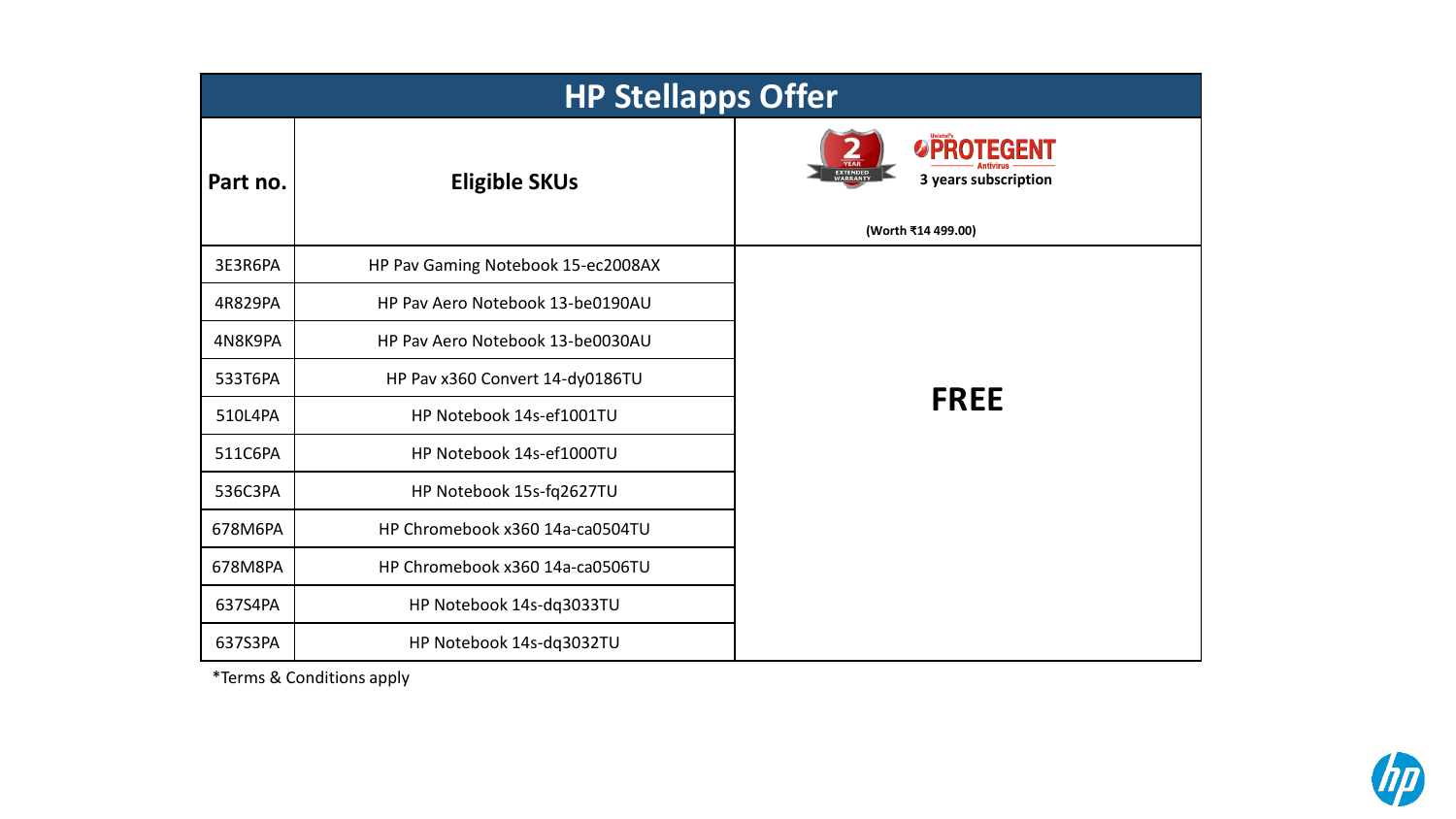# HP Stellapps Offer<br> **OFFER TERMS AND CONDITIONS**

- The offer is applicable on purchase from Unique Computers only, The offer is not valid for purchases made via online portal or from any other partner across India
- EPP offer is only valid for purchases made by invited employees of Stellapps and its subsidiaries during the valid purchase window of  $1<sup>st</sup>$  May to  $31<sup>st</sup>$  May'2022
- Product will be dispatched post collection of 100% payment by Unique Computers
- Product once billed can not be returned or exchanged /upgrade/downgrade options not available
- Products purchased under the program should be used by employees and not to be sold in market or any online marketplaces
- Products purchased under EPP program are eligible for special offers exclusively for Stellapps Employees, other retail offers, or additional support and discount can not be clubbed.
- This offer is valid only on select HP notebook SKU's, any series that is not a part of eligible SKU list, will not be considered under this offer, HP will not be responsible for any miscommunication in this regard.
- 1 Employee is eligible for maximum of 2 product under the EPP program, post invoicing outstation deliveries will take 7 to 10 days time, this offer is not valid on bulk orders
- OTP is required for POS billing and Invoice generation, EPP offer is strictly applicable for Stellapps employees, and the employee ID should be mentioned in the invoice
- *Please ensure that you enter correct serial number of your product while doing registration in this offer. The serial number of the Notebook entered by you at [www.redeemnow.in/hpstellappsoffer](http://www.redeemnow.in/hpstellappsoffer) will be used to check validity of the offer.*
- The customer needs to register within 14 days from the date of purchase of Notebook.
- HP notebook series covered under this offer are also available without this offer.
- Please make sure that email id being provided at the time of registration on offer page, should be correct and belongs to the customer only, as all offer related communication shall be sent on *this registered email ID only.*
- All customer queries related to notebook offer and redemption can be directed to [notebook@redeemnow.in](mailto:notebook@redeemnow.in)
- Offer claimed online by customers shall be processed and communicated via EMAIL/SMS
- *Same email id and mobile number can be used to register for the offer redemption for only two times, If more than 2 requests are received with a single contact details, the claim for offer benefit/s shall be rejected.*
- *In case of any customer issues related to the offer (post online registration), a maximum of 3 attempts will be made to ensure the validity of the redemption and resolve genuine issues subject to fulfillment of terms and conditions of the offer.*
- HP shall not be held responsible for any delay in communication with regards to this offer. Offer can be withdrawn or changed by HP at any point during the terms of this program without giving any reason whatsoever
- HP will be responsible only to the extent of standard HP warranty accompanying any of the HP products covered under this offer
- To the extent permitted by lay, the customers by availing this offer agree and undertaken not to hold HP & /or any of their group entities or affiliates, their respective directors, officers, employees, agents, vendors, responsible for or liable for any actions, claims, demands, losses, damages, costs, charges and expenses that the customer may/might have suffered, sustained or incurred, or claims to suffer, sustain or incur by way of and/or on account of the present offer
- All disputes will be subject to Bangalore courts jurisdiction

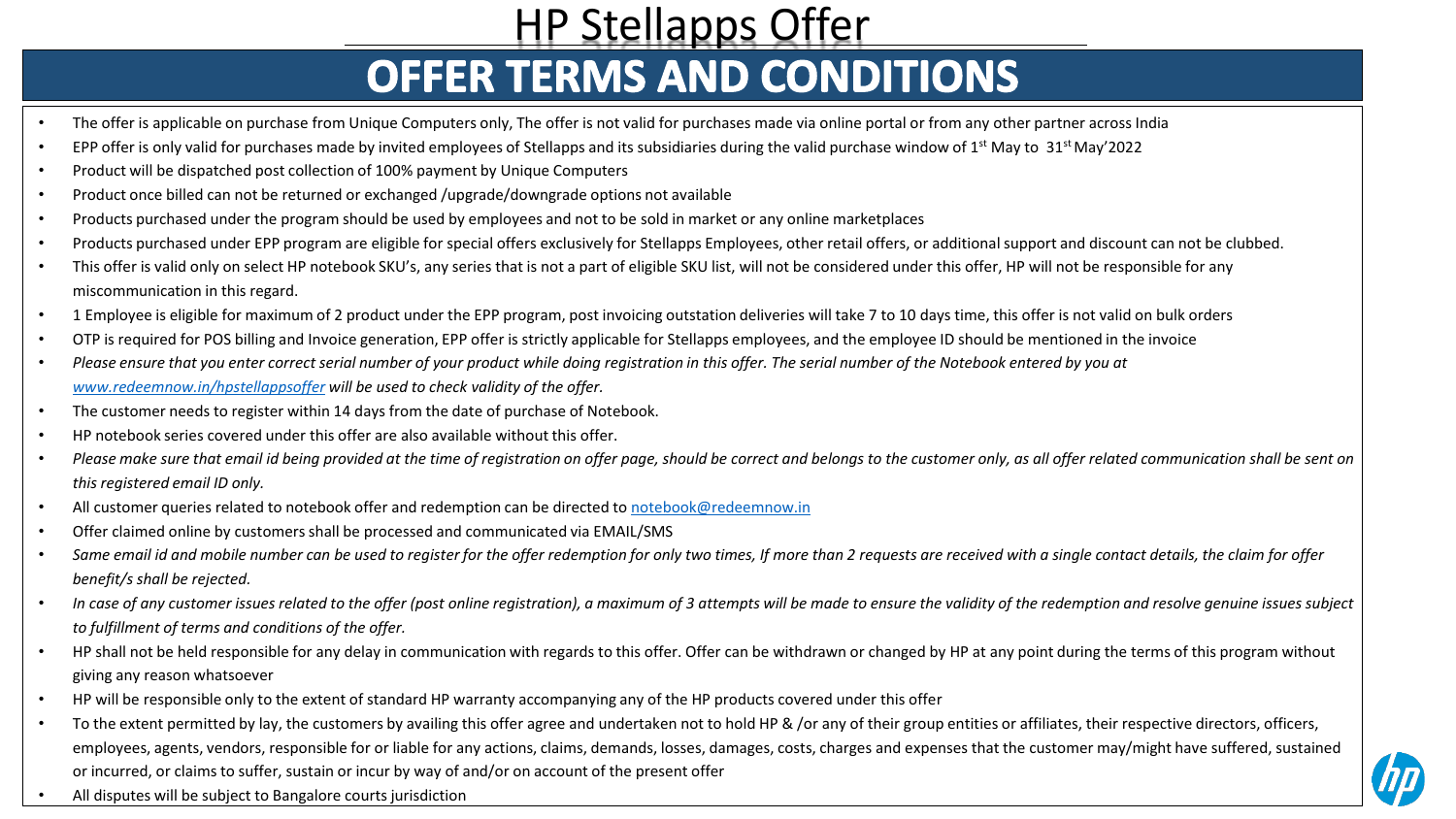### HP Stellapps Offer

#### PROCESS NOTE TO REDEEM THE WARRANTY OFFER

Customer buys an eligible model of Notebook from Unique Computers

Customer to visit *[www.redeemnow.in/hpstellappsoffer](http://www.redeemnow.in/hppunjabgovtoffer)* and register for availing offer benefit/s within 14 days of purchase of eligible product.

Redemption cell shall validate all the documents and send preliminary approval email within 72 hrs. post registration

Post online registration, customer will get to see redemption code on the "Thank you" page and through email along with further steps and timelines

During online registration customer to complete the following:

- Fill in personal details
- Put in their Valid Email ID and Mobile Number
- Fill in product and purchase details
- Upload copies of purchase invoice, bar coded serial no. sticker, valid ID proof,
- Click on "Accept" the offer terms and conditions and • Click on "Submit"

**Post successful Validation** – Customer shall receive claimed benefit/s within maximum of 30 days

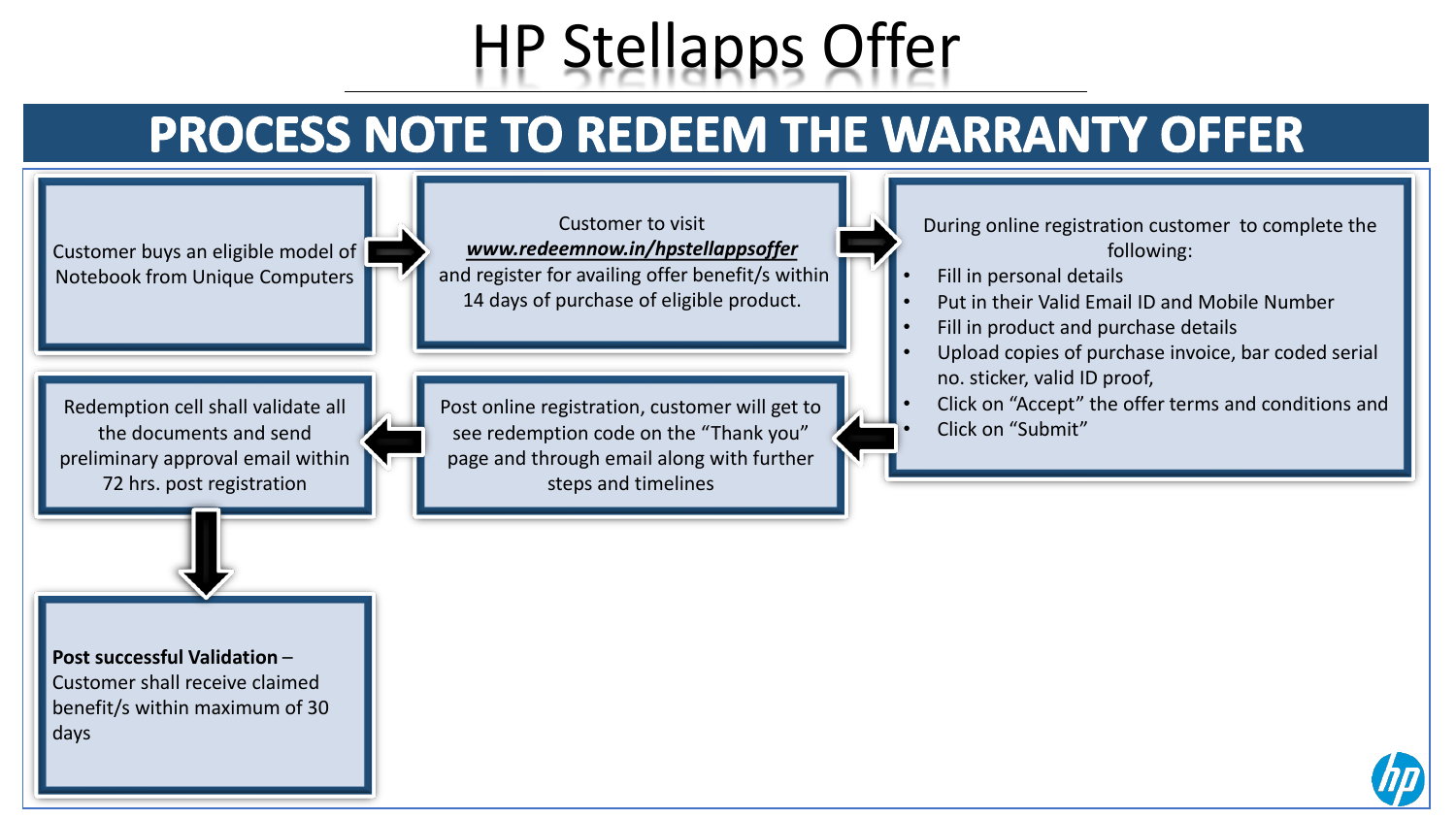## HP Stellapps Offer

#### **IMPORTANT THINGS TO NOTE**

*Some important points that need your attention while you opt for any redemption benefit/s.*

- During online registration for the offer, contact person's name should be same as written on the copy of purchase invoice.
- During upload of the documents, kindly ensure that all documents are clearly visible and file size should not be more than 2 MB.
- *At the time of registration, kindly keep a scanned copy of the following documents:*
	- *A copy of purchase invoice,*
	- *A barcoded notebook serial number sticker (same can be taken from cardboard packaging).*
	- *A copy of your ID proof.*
- During the registration process, you will be asked to re-confirm your email ID and validate your mobile number through OTP process, so you are requested to complete this process to proceed further. Re-confirmation of email ID and Mobile number is a mandatory step to ensure that *all important communications related to the offer and all your offer benefits reach to you directly.*
- Select source of purchase and dealer name, and valid SKU. Post that offers will be displayed along with offer fee, make a selection of single or multiple offers based upon choice and offer amount will be shown accordingly, please check complete details before you click on Submit button. Upon successful submission of details, a thank you page will open, please make a note of your redemption code, that will be a ready reference number for all future communications with redemption cell. Registration should be completed within 14 days of purchase of the *product.*
- Within next 72 hours of the registration, you will receive an email with preliminary approval of your redemption request. If your details are in order, post successful receipt of validation, offer processing shall start and approval SMS will be shared on your registered mobile number. As per terms of the offer, all claimed benefit/s shall be emailed to your registered Email ID/registered address within 30 days from the date of *claim approval.*